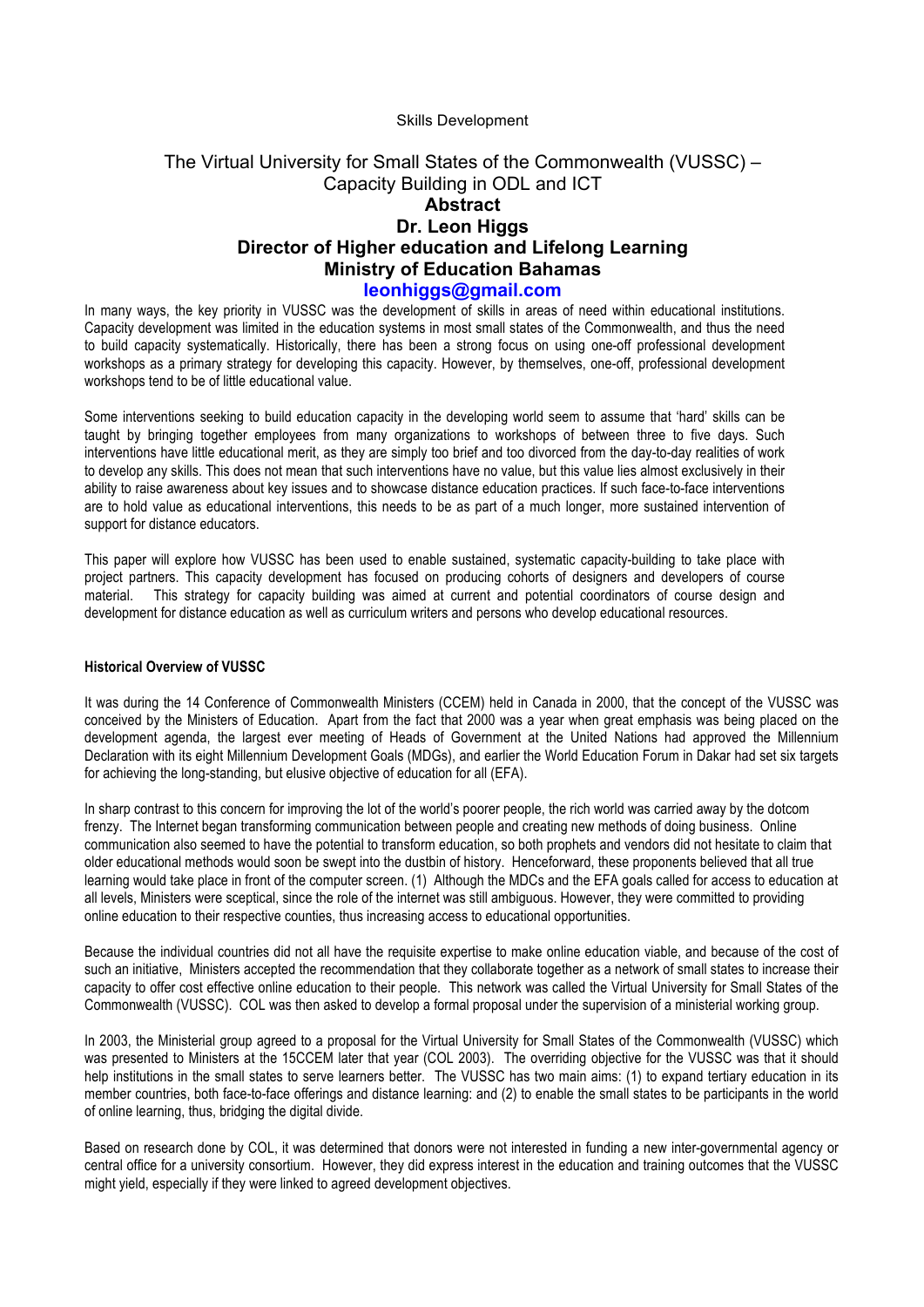COL decided, therefore, to build the VUSSC more from the bottom up rather than from the top down, by working in the area of capacity building, rather than of constructing a consortium head office. It was quickly found that countries were not keen to have a new institution created that would compete with their existing institutions. The new organisation would need to help to build capacity of existing institutions, to support the creation of accreditation mechanisms and to facilitate the offering of educational programmes by small states for themselves and others.

In 2004, two-thirds of the countries stated that they were interested in participating in the VUSSC and they gave a list of topics for the VUSSC to develop. Most were not degree programmes but shorter, skills-related post secondary courses in areas like tourism and hospitality management, small business development and entrepreneurship, professional development for the education and health sectors, life skills, construction, fisheries, and disaster management.

Knowing that the IT infrastructure was under developed in many of the small states, especially outside the principal towns, COL suggested to Ministers that despite the use of the term 'virtual' in the VUSSC title, it might be appropriate to develop courses in multimedia or flexible formats, rather than as pure eLearning material. Ministers replied that although they understood the concern, they considered it a priority for the VUSSC to create capacity and capability for eLearning and the use of information and communication technologies (ICTs) in education, in addition to increasing the range of educational offerings in their countries.

## **Capacity Building Definition**

The main concern of the Ministers of Education was the need for capacity building in e-learning, the need for wider use of information and communication technology and the need to increase the range of educational offerings in their respective countries.

Capacity building is usually referred to when considering the assistance that is given to various societies in Countries of the South that have a need for development in specific skills or competencies. Although the term "capacity building" was coined during the 90's when the UNDP defined it as "the creation of an enabling environment with appropriate policy and legal frameworks, institutional development, including community participation, human resources development and strengthening of managerial systems", (2) the concept was around since the early 70's when the UNDP offered advice to governments on what it called institutional building, which referred to the development of national organizations in various areas such as health, nutrition and education. (3). It should be noted however that capacity building is not just training, but also involves the: development of human resources by equipping individuals with the understanding, skills and access to information, knowledge and training to perform effectively. Secondly, it is the development of an organizational structure to strengthen management processes and procedures, not only with organizations, but also the management of relationships between organizations and different sectors. Thirdly, capacity building facilitates the development of an institutional and legal framework to enable organizations, institutions and agencies at all levels and in all sectors to enhance their capacities (Urban capacity Building Network www.gdrc.org).

According to Capacity Building Guide, "Capacity is the essential lubricant of international development, more important than finance" (http:/uk.oneworld.net/capacitybuilding). More recently, the United Nations Development Programme has defined "capacity" as "the ability of individuals, institutions and societies to perform functions, solve problems, and set and achieve objectives in a sustainable manner" The terms "capacity building" or "capacity development" describes the task of establishing human and institutional capacity (http://uk.oneworld.net/capacitybuilding).

One of the ways in which capacity building is carried out, is through the use of Information and Communications Technologies (ITC) at all levels of organizations. For example, e-government can encourage citizens to become more proactive in national decision making, thus making governments more accountable and effective. (4) Distance and e-learning are also modalities that are also becoming more prevalent in developing countries.

Commonwealth of Learning (COL) and the Virtual University for Small States of the Commonwealth (VUSSC) play a pivotal role in capacity building in these developing countries. In keeping with the overall philosophy of capacity building, the Commonwealth of Learning (COL) through the Virtual University for Small States of the Commonwealth (VUSSC) utilized at least three modalities of instructions, namely the face-to-face workshops called Bootcamp, online instruction, and the development of a Total Quality Framework (TQF). These modalities are highly effective in building capacities in participating countries.

## **Boot Camp**

### **Creating Open Educational Resources (OER) Online/Workshops**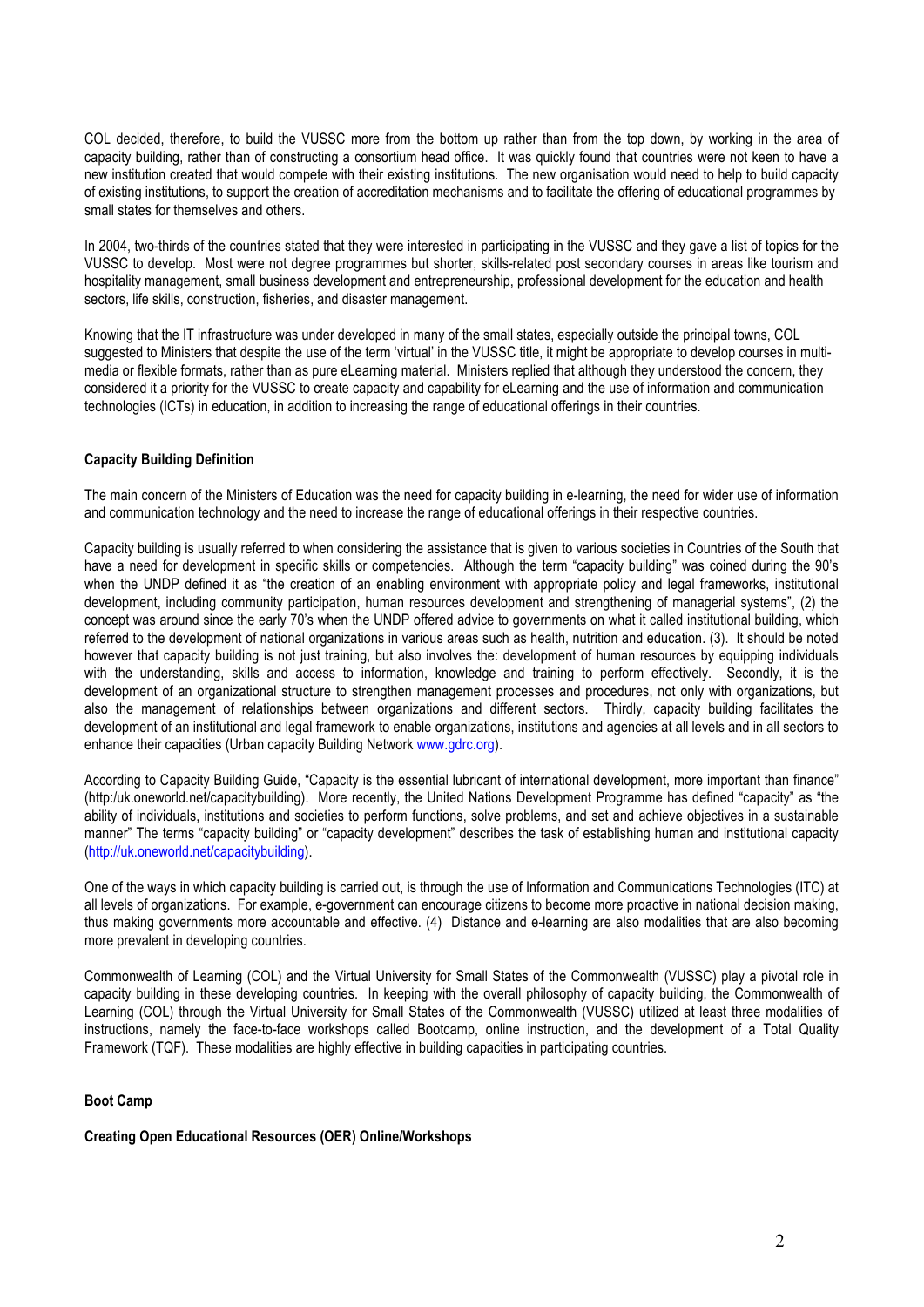The representatives of the small states asked COL to facilitate the joint development of eLearning materials in the form of OER as the first VUSSC activity. COL decided for several reasons that the creation of course materials in each topic area should begin with a three-week face-to-face workshop. First, it was necessary to spread the sense of ownership of the VUSSC from Ministries of Education to the tertiary institutions and make this virtual initiative more realistic to them. Second, many of the subject experts charged with creating open and distance-learning materials had little experience of eLearning and online collaboration skills that could most readily be acquired in a workshop setting. Third, an important objective was to create an academic community across the small states for each subject that would remain active after the workshop participants returned home and continued their collaborative work on course development.

Eight of these workshops have been held to date, each hosted by one of the small states. The Boot camps are designed to achieve the following set of progressive outcomes:

- 1. Learn to work collaboratively in online environments and to use a range of technologies in education;
- 2. Create a set of "finished" materials in the COL Instructional Design Template (using an online project management space called "BaseCamp");
- 3. Publish these on COL's website for anyone to use;
- 4. Accredit these course materials with at least one institution; and
- 5. Offer the course to learners in member countries.

Various methodologies are used during the workshops. Four team leaders and a coordinator (who is also a team leader, but from the host country) are taken to Vancouver about a month before the workshop. Participants undergo four days of orientation on the task of facilitating the workshop. During this time, they gain an understanding of the VUSSC concept, the relevance of the topic area in which they are using their expertise for VUSSC, and they plan a learning module to be created during the ensuing workshop in their respective countries. There is some interaction with all the participants before the workshop (after the team leader orientation), but experience shows that most real interaction starts after people have met face-to-face and spent time getting to know each other.

Participants of the workshops learn and work in a very practical way. Workshops take place in a computer laboratory and buddyteaching is the most used manner of learning. Lectures and presentations are kept to a minimum and practical, hands-on experience is maximised. The practical methodology that has emerged involves searching for available Open Educational Resources on the Internet, copying, pasting and editing the materials into the COL Instructional Design Template sharing the drafts with other teams (there are usually five teams), re-editing the content and then restarting the cycle. Each small unit is completed, shared and stored until the end of the workshop when they are all merged into one learning module. The module is edited by an external course developer who consults with the group online to finalise the material for posting on COL's website.

To date, some 463 people have participated in either policy-level meetings or immersion training workshops. The participants of international workshops have trained others in their home countries and gone on to have notable impacts on their own educational systems (Dunlop, 2008). An important by-product of the workshops is that each participant passes on the ICT skills they have acquired to other colleagues once they get home, thus increasing substantially the pool of ICT-capable people in the ministries and institutions of the States. Another important aspect of the workshop is that lecturers with bachelor's degrees interact with those with PhD's and those with ICT skills interact with those who have very little ICT skills. The workshops blend together networking between the participants. This is high level capacity building.

The Management Team of VUSSC has kept in touch with many of the Boot Camp participants and has periodically received feedback on some of their activities once they returned home. Here are excerpts from some of the written experiences:

I was a team leader for VUSSC WS5 Seychelles, served as representative at the Interlocutor's meeting, helped to facilitate VUSSC WS6 and then completed the VUSSC/UWI Open Campus course 'Managing & Facilitating Online Instruction'. All of these experiences, especially the latter, piqued my interest in the role of technology in education and the potential of distance education for decentralizing learning opportunities in our archipelago. Moreover, I gained the confidence I needed to pursue studies online and thus enrolled at Nova Southeastern University to complete my Master's degree in Curriculum, Instruction & Technology. What more fitting medium than distance education for this degree………. As an active member of BREEF, I also collaborated online with a U.S. based film-maker to create an education guide to accompany the film she created about the paradox of coastal people not knowing how to swim. We should tie up this project by month's. I've ….also collaborated with teams in Eleuthera, Exuma, Grand Bahama, San Salvador and the U.S. to facilitate public education and outreach projects and produce learning resources related to marine conservation/environmental sustainability. Most of this collaboration is done via distance using technology.

Another student stated: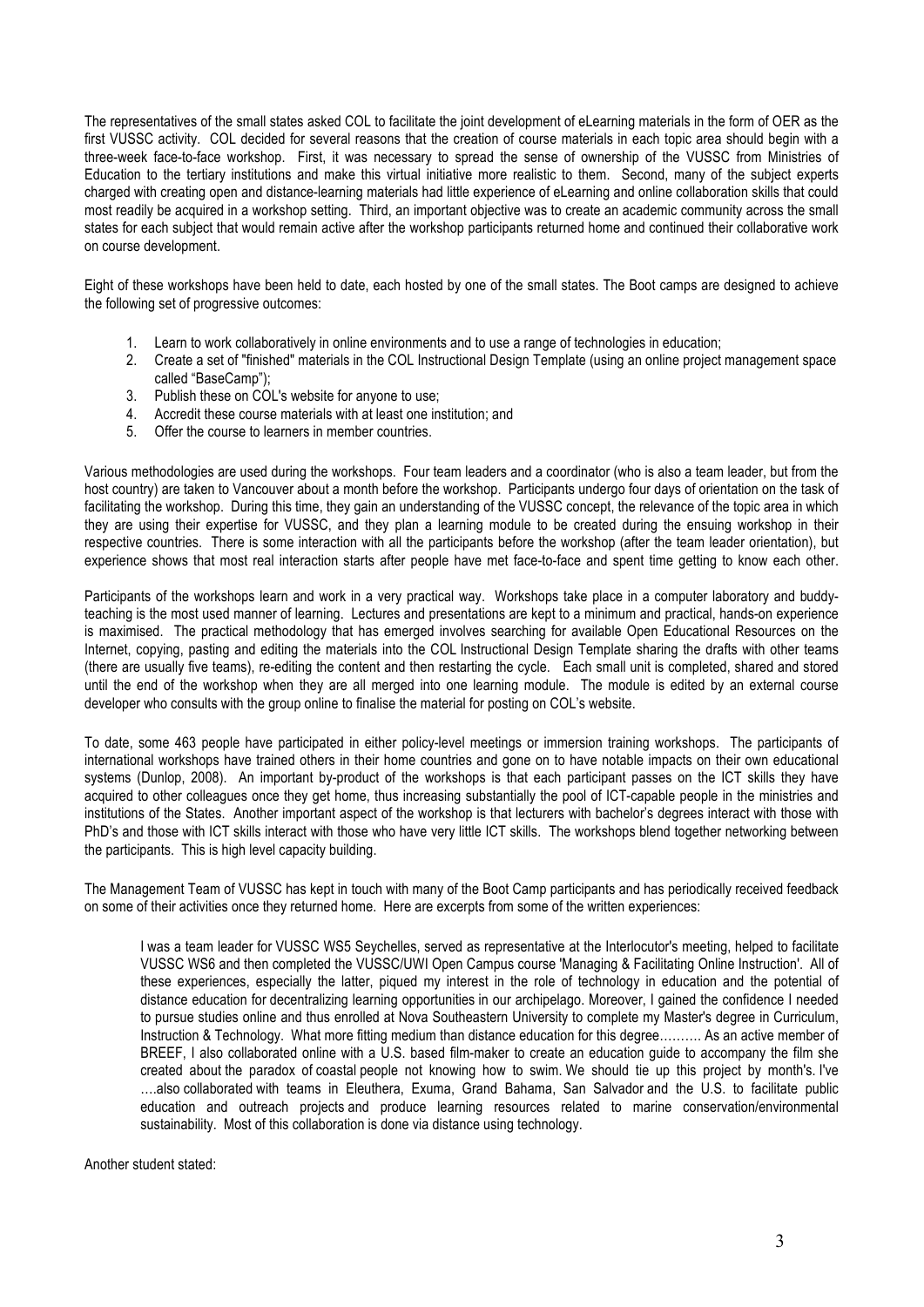At VUSSC workshop in Singapore, I was given training in Moodle and online materials. I was able to share my Moodle training with Faculty at the College during the past five months through online Workshops. Also, I got the opportunity to teach the pilot Math Moodle course at the College. I also, gave a workshop on resenting information in an online environment.

#### A third student said:

….my participation in the Virtual University for Small States of The Commonwealth (VUSSC) has made our institution to think out of the box in delivering education to those who are desirous of increasing their knowledge level through ODL, this virtual classroom participation has expanded the student enrolment and allows one to adequately address and assess each one individually or collectively as a group. Upon completion of our workshop we were mandated to return to our various countries, institutions and ministries to share these skills and knowledge with others by the Vice Chancellor and President of the University of Samoa. The …….being an archipelago, my students are on every island therefore the size of the classroom has no limits Even to the wider world the potential is awesome. The course content of the (VUSSC) workshop is responsible for GMNI incorporating software which the students use to study material ahead of my arrival and I also have the ability to critique through e-mails, even persons who are challenge with literary skills……

These three examples are a very small sample of the testimonials that have been received from some participants of the VUSSC workshops. These examples also show that face-to-face interventions that entail a sustained period of time are far more effective than just a one or two day workshop or meeting.

Apart from the Boot Camp workshops, VUSSC has facilitated on-line courses utilizing the service of such institutions as the University of the West Indies Open Campus. At least forty three (43) participants from across the Commonwealth have completed these courses.

### **Transnational Qualification Framework**

Along with the Bootcamp workshops and the on-line courses, VUSSC has also created a transnational qualification Framework-- another capacity building intervention. By the end of 2007, nearly all the Commonwealth small states had joined the VUSSC initiative. Those participating states are scattered all over the world. In order to facilitate the use of jointly developed course in all states, the VUSSC has worked with the South African Qualifications Authority to develop a Transnational Qualification Framework (TQF). Its purpose is to aid comparability between regions and help give credibility to the eLearning courses developed within the framework of the VUSSC and offered internationally.

VUSSC has created an internet portal or hub that provides online programming offered by accredited institutions in VUSSC countries. These institutions, having already received accreditation from their national system, will be able to promote selected programmes to the international market through the VUSSC portal. Once eLearning programmes have been provided by these countries and approved by the national and regional structures, they will be posted on the VUSSC website. Posting of programmes on the VUSSC website will signify that the programme is credible, i.e. that it is in alignment with national and regional qualifications structures and relates to the TQF.

Learners will register for these programmes with the knowledge that programmes offered through the portal will carry the national accreditation of the country in which the providing institution is based. In addition to this, learners will be able to review the comparability of the qualification with their own country by reviewing the qualification's registration in the Transnational Qualification Framework. This question of credibility is particularly important for small states, some of which, advertently or inadvertently, have acquired reputations as havens for degree mills.

### **Conclusion**

The Virtual University for the Small States of the Commonwealth is an emerging network of Ministries of Education that is working to strengthen national tertiary institutions. It embraces professional human resource development, the creation and offering of new courses and the establishment of a transnational accreditation mechanism. These countries, comprising of both land-locked and island states, all face issues of isolation and brain drain and are mostly very susceptible to various impacts of climate change.

With no prior examples to follow that quite matched the circumstances and requests, a new model was developed, along with an action learning approach that enabled the methodology to be changed based on lessons learned. The international workshops have